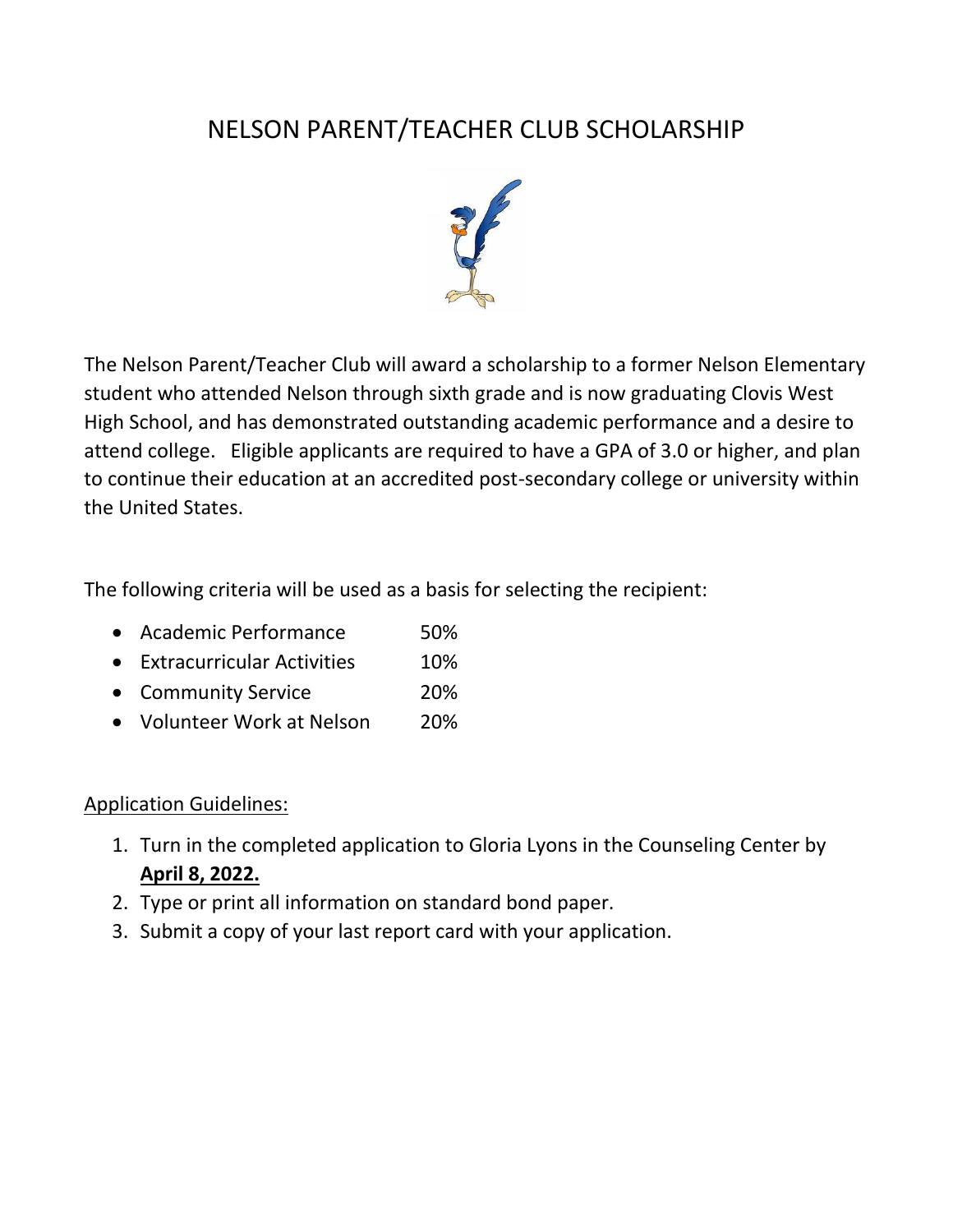#### NELSON SCHOLARSHIP APPLICATION

| <b>Personal Data</b> |                                                                                  |  |
|----------------------|----------------------------------------------------------------------------------|--|
|                      | Date: ______________                                                             |  |
|                      |                                                                                  |  |
|                      | Current Grade Point Average: _______________ Overall High School GPA: __________ |  |
|                      |                                                                                  |  |
|                      |                                                                                  |  |
|                      |                                                                                  |  |

#### **Nelson Elementary School History**

List the dates and grade levels that you attended at Nelson Elementary:

List the extra-curricular activities you participated in at Nelson:

#### **Clovis West Extra-Curricular Activities**

Please list those school activities in which you have been involved (Please include dates)